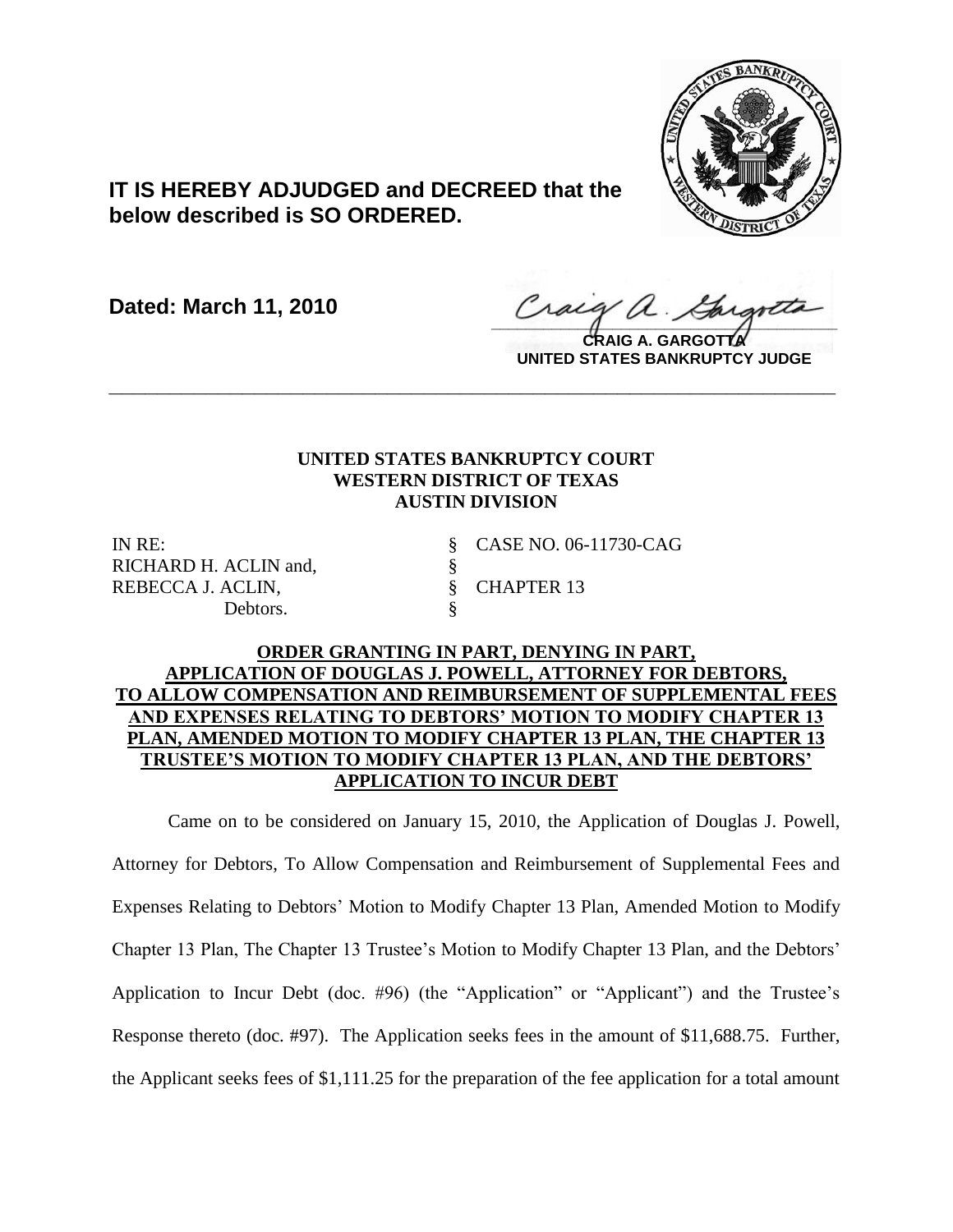of \$12,801.25. No reimbursement for expenses is sought in connection with the fee application. The Court held a hearing on the matter, received evidence, and took the matter under advisement. Accordingly, the Court grants in part, and denies in part, the Application. Applicant will be granted fees in the amount of \$1,175.00.

#### **BACKGROUND**

This matter is referred to this Court under the District Court's Standing Order of Reference. The Court has subject matter jurisdiction under 28 U.S.C. §157(a) and §1334(b). Venue is proper under 28 U.S.C. §1409. This matter is a core proceeding under 28 U.S.C.  $\S157(b)(2)(A)$  (matters concerning the administration of the estate). The Court may render findings of fact and conclusions of law as set forth in Fed. R. Bankr. Proc.  $7052(a)(1)$  and is deemed a contested matter pursuant to Fed. R. Bankr. Proc. 9014.

Debtors filed their Chapter 13 bankruptcy on October 30, 2006. Debtors' first three proposed Chapter 13 plans were denied. Debtors' Fourth Amended Chapter 13 Plan (doc. #49) was confirmed on August 24, 2007 (doc. #56), nearly eleven months after filing bankruptcy. As detailed herein, the Debtors and the Chapter 13 Trustee then engaged in a series of proposed plan modifications relating to the Debtors' need to repair the foundation of their home:

| 1/12/09 | Debtors' Motion to Modify Plan in Response (doc. #69)                                |
|---------|--------------------------------------------------------------------------------------|
| 1/21/09 | Debtors' Amended Motion to Modify Plan in Response (doc. #70)                        |
| 5/18/09 | Trustee's Motion to Modify Plan (doc. #81)                                           |
| 5/19/09 | Court's Denial (at hearing) of Debtors' Amended Motion to<br>Modify Plan in Response |
| 6/5/09  | Debtors' Response to Trustee's Motion to Modify Plan (doc. #83)                      |
| 6/17/09 | Debtors' Motion to Incur Debt (doc. #86)                                             |
| 7/14/09 | Trustee's Objection to Debtors' Motion to Incur Debt (doc. #89)                      |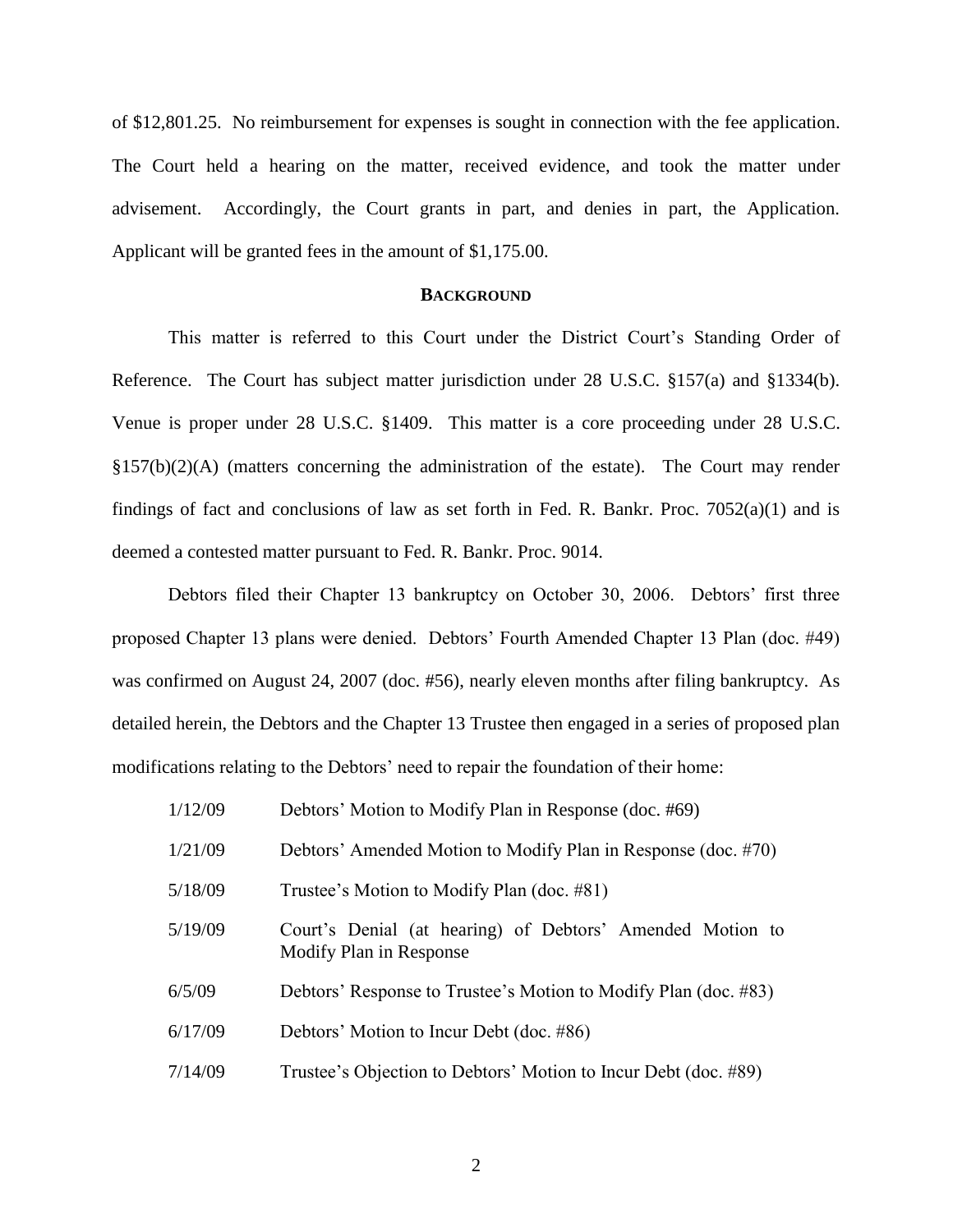| 8/31/09 | Agreed Order Regarding Trustee's Motion to Modify Confirmed |
|---------|-------------------------------------------------------------|
|         | Plan $(doc. #92)$                                           |

11/17/09 Agreed Order Sustaining Debtor's Motion to Incur Debt (doc. #100)

In addition, during the course of the filing of the above-referenced motions and responses were a series of Amended Schedules "I" and "J" filed on June 22, 2007; April 17, 2009; and June 8, 2009.

As detailed in the Application, Debtors initially sought a modification to their Chapter 13 Plan to retain two (2) of Mr. Aclin's quarterly bonuses to repair the foundation of Debtors' homestead. The Debtors' Fourth Amended Plan provides in relevant part that Mr. Aclin's quarterly bonuses are to be remitted to the Trustee as part of the Debtors' disposable income to be paid to creditors. Mr. Aclin is a traveling consultant for Oracle and works primarily in New York City. He is paid \$9,600/month and receives quarterly bonuses based on individual performance and company profit. His bonuses vary quarter to quarter, but generally average in the \$2,000-\$5,000 range. The Trustee opposed the Motion to Modify on the premise that Debtors had not fully provided for all their income and/or justified expenses such that the Trustee could rely on Debtors' representations that the Debtor had no excess income other than Mr. Aclin's bonuses.

As was stated in Debtors' original Motion to Modify Plan, Debtors noticed, as early as the summer of 2008, numerous cracks in their home's walls, as well as doors that would not close properly. Debtors' neighbor was experiencing the same problems and ultimately had to pay for foundation repairs. Debtors received two (2) bids to repair their home, ranging from \$5,625.00 to \$8,190.00. Debtors also were going to seek a third bid as well. As a result, Debtors filed their original Motion to Modify seeking Court permission to use Mr. Aclin's third and fourth quarter bonuses for 2008 to pay for the foundation repairs as opposed to incurring debt.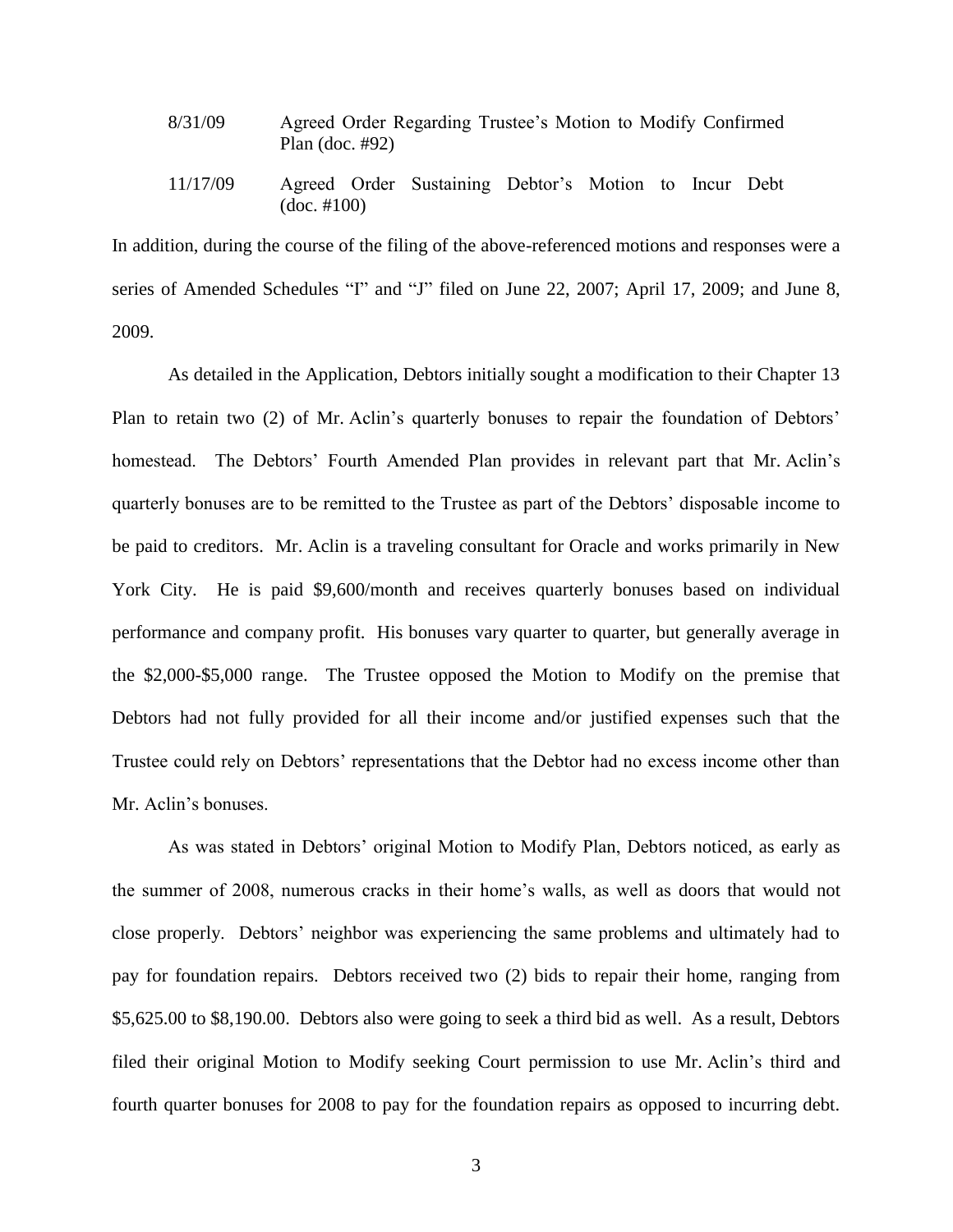Debtors amended their Motion to Modify Plan on January 21, 2009, including a third bid in the amount of \$10,730.00. Debtors provided both pictures of the damage and the bids. There appears to be little dispute that their home's foundation needed repairs.

The Trustee's Objection to the Amended Motion indicates that the Trustee believes that Debtors had disposable income that exceeded what was reported in their Schedules. The Trustee argued that given the amount of Debtors' unsecured debt --\$278,679.00 -- and the percentage distribution to unsecured creditors -- 17% -- the Trustee could not agree to let Debtors use Mr. Aclin's quarterly bonuses to pay for the foundation repairs until the Debtors accurately accounted for their income. The Trustee requested that the Debtors provide pay stubs, tax returns, and updated W-2 information. The Debtors also amended their Schedules.

After the Trustee received Debtors' financial documents, the Trustee filed her own Motion to Modify Chapter 13 Plan (doc. #81), proposing to increase Debtors' monthly plan payment. As a result of the information contained in Debtors' financial documents and their Amended Schedules "I" and "J," the Trustee concluded that the Debtors had not disclosed all of their income, and that Debtors had questionable increases in expenses which appeared to match their higher income. As such, the gridlock continued between the Debtors' desire to use Mr. Aclin's quarterly bonuses to repair the foundation, and Trustee's opposition given Trustee's belief that the Debtors had additional disposable income.

Not surprisingly, the Debtors objected to the Trustee's Motion to Modify (doc. #83). Debtors argued that they had provided for all of their disposable income, their expenses were accurate, and any additional expenses were explained, such as their son's college expenses increasing because he had to surrender his athletic scholarship due to injuries. The Court held a hearing on the Debtors' Amended Motion to Modify on May 19, 2009. Mrs. Aclin testified in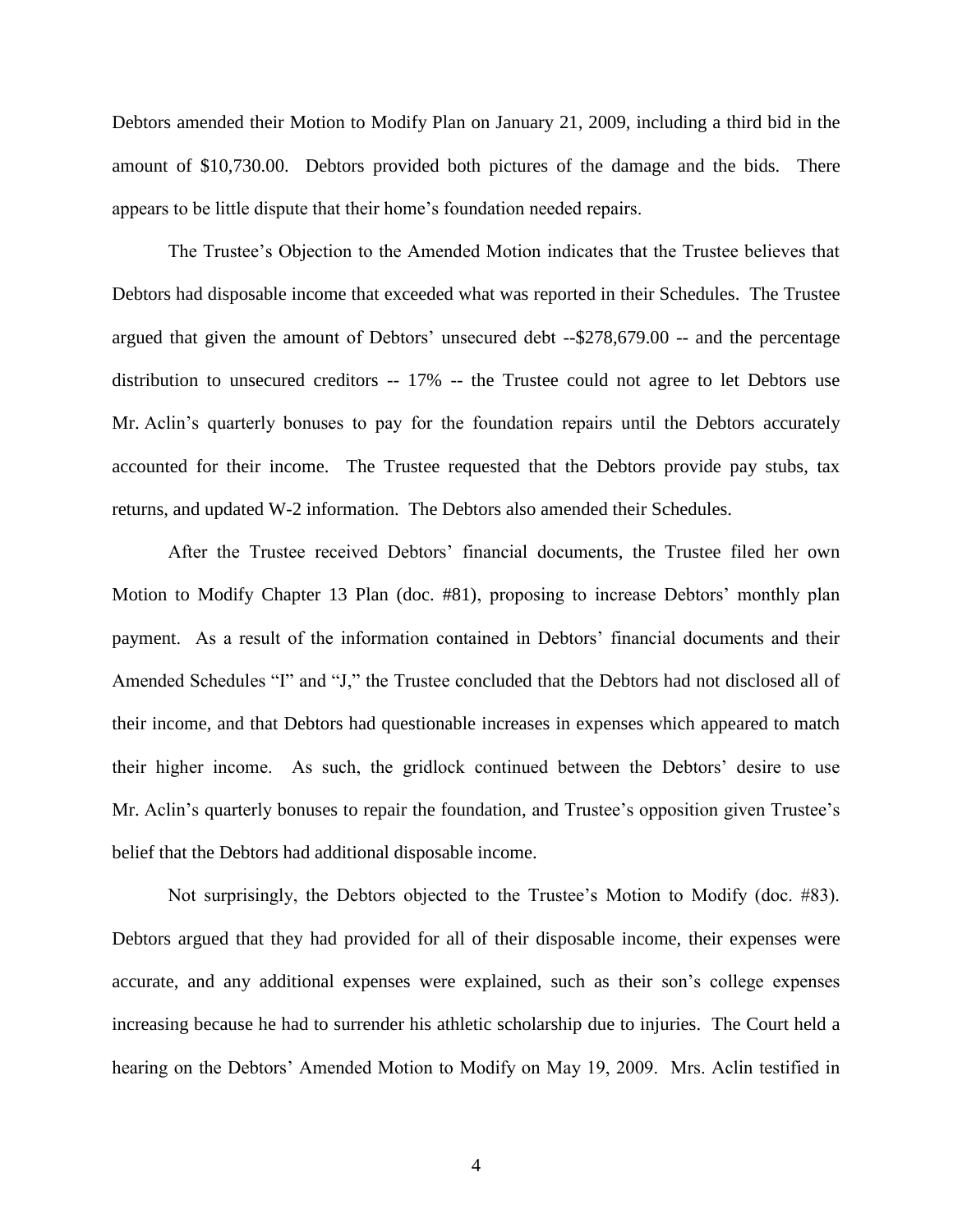support of the Motion. Mrs. Aclin was unable to provide any testimony as to the Debtors' monthly income and expenses for her husband. She was also unable to testify if the Debtors' income and expenses were accurate based upon information that the Trustee had. As such, the Amended Motion to Modify was denied without prejudice because Debtors had not met their burden.

As a result of the Amended Motion to Modify being denied, the Debtors resorted to filing a Motion to Incur Debt and asked the Court's permission to obtain a loan from Mr. Aclin's 401(k) account to pay for the foundation. The Debtors explained the dire necessity of getting their home repaired, their lack of savings, and that their budget would permit them to pay back the loan within two (2) years. The Trustee initially objected to the Motion to Incur Debt, but then withdrew her opposition and the Court approved the Motion. In sum, it took nearly a year for the Debtors to obtain Court approval to repair their foundation through multiple motions and responses.

The Debtors' attorney and Trustee's attorney at the hearing on the Application acknowledged the course of the pleadings and ultimate disposition. Debtors' counsel further explained that changes in income were detailed in amended schedules and that increases in expenses were attributable to such items as life insurance coverage, long term disability insurance, Mr. Aclin's need to pay New York City taxes while working there, and increases in health care costs. There is no dispute that Debtors' counsel was required to work hours far in excess of what it would normally take to file and approve a motion to modify plan.

The Trustee's attorney stated that the difficulty in getting Court approval on any motion to modify was because the Debtors were either unable or unwilling to account properly for their disposable income and explain the necessity and/or amount of their expenses. The Trustee also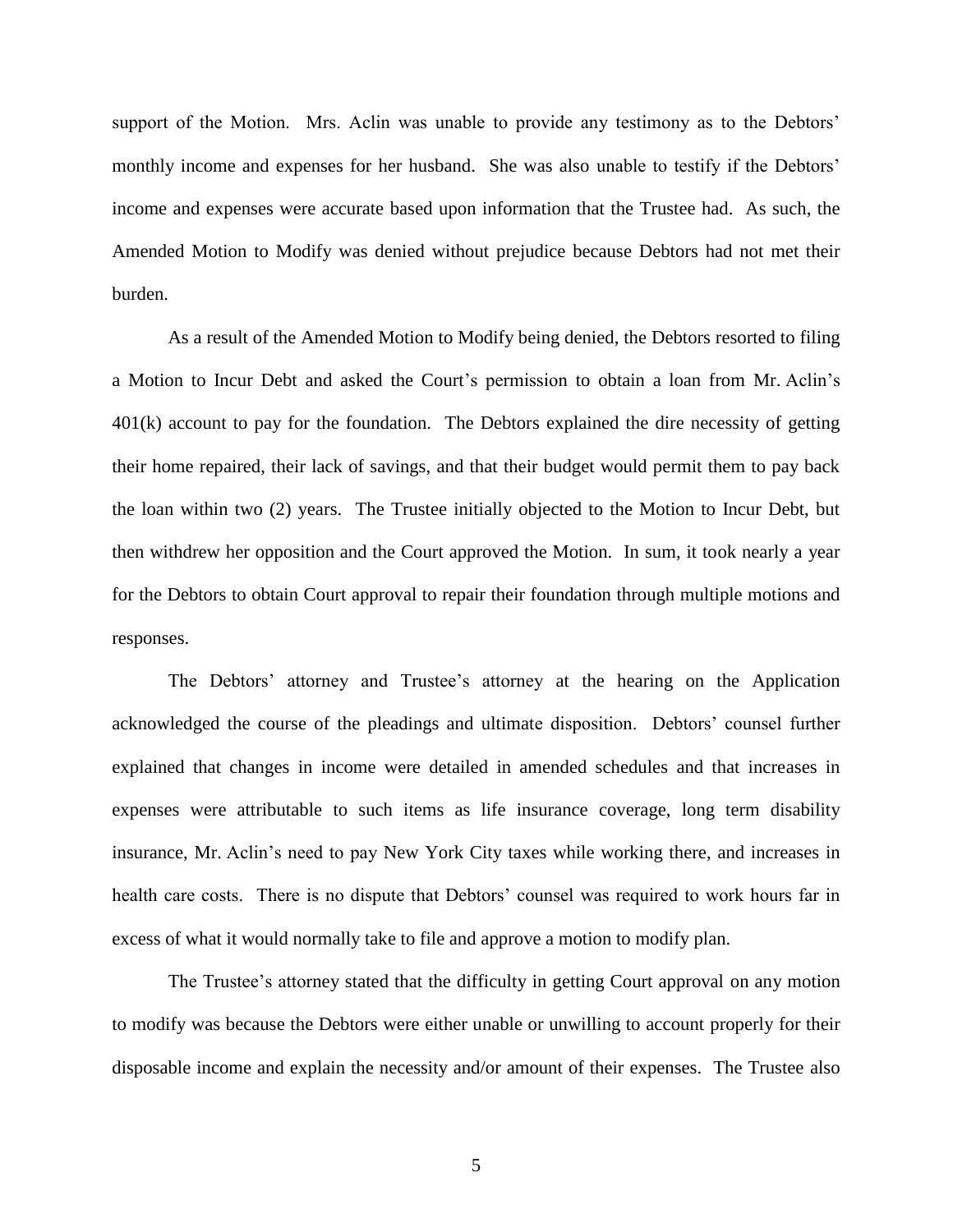argues that the Debtors should have never filed the motions to modify without first demonstrating that all of their disposable income was being paid into the plan.

Other than counsel making arguments to the Court and providing their respective versions of why or why not the Application should be approved, Mr. Aclin was the only witness. Mr. Aclin provided limited testimony, explaining the background of the need for foundation repair, how his per diem with Oracle operates, and his belief why the Application should be approved. He also maintained that the difficulty in getting any motion to modify approved was due to the intransigence of the Trustee and her refusal to recognize his expenses as legitimate.

#### **ANALYSIS**

Section  $330(a)(4)(B)$  of the Bankruptcy Code provides for reasonable compensation to a debtor's attorney representing the interests of the debtor in connection with the bankruptcy case. As such, the court must determine the amount of the reasonable compensation and the benefit and the necessity of the services to the debtor as other factors set forth in §330. *See Lamie v. United States Trustee*, 540 U.S. 526 (2004) (specifically finding that Chapter 13 debtor's attorneys are awarded fees under  $\S 330(a)(4)(B)$  rather than  $\S 330(a)(1)$ ). In the context of a Chapter 13 case, the Austin Division has a Standing Order in place (dated March 1, 2007) that addresses most, but not all, fee arrangements in Chapter 13. The Standing Order Relating to Attorney Fees in Chapter 13 Cases in Austin provides for a fee arrangement in non-business cases that awards fees on a flat basis dependent upon the case being successfully confirmed on the first confirmation setting or thereafter. In addition, the Austin Standing Order provides for specific types of services that are to be included in this benchmark fee. Further, the Austin Standing Order does allow debtor's counsel to request additional fees for cause shown. In addition, the Standing Order does state that "an attorney in a Chapter 13 case may only request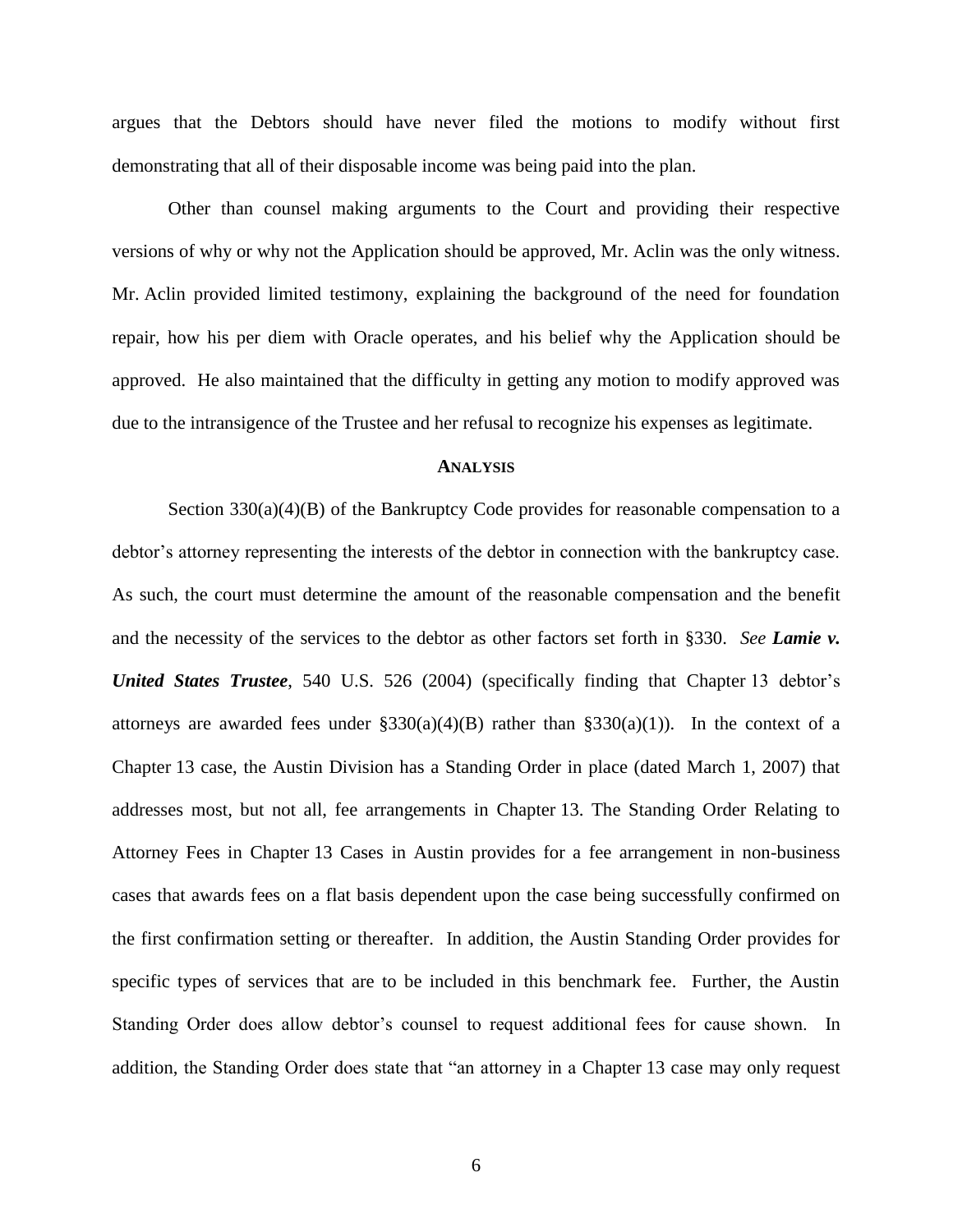and obtain an award of fees for additional services beyond those specified . . . [in the Standing Order] on motion, notice and hearing."

Applicant seeks fees in the total amount of \$12,801.25. The Trustee raised a number of objections to the allowance of Applicant's compensation which are discussed below. The Court's Standing Order provides a standard fee of \$450.00 to file a motion to modify and \$200.00 to file a motion to incur debt. Debtor's response to the Trustee's motion to modify Chapter 13 plan is not covered by the Standing Order. These fee amounts include all Court appearances and expenses associated with the filing of the motion. Thus, under this Court's Standing Order, Applicant would be entitled to \$650.00. If an applicant seeks compensation pursuant to the Standing Order, no time records are required and the fee is allowed absent an objection, and if needed, a hearing.

Because Applicant sought fees in excess of what the Standing Order allows, Applicant was required to file a fee application. It should be noted that Applicant was awarded \$2,800.00 in fees previously for all his work filing and handling Debtors' Chapter 13 case. As such, Applicant is seeking four times the normal fee award for Chapter 13 cases.

Applicant filed his fee application and discussed the 12 factors set forth in *In re First Colonial Corp. of America*, 544 F.2d 1291 ( $5<sup>th</sup>$  Cir. 1979) in support of his fee request. Notably, Applicant premised his fee award on the novelty and difficulty of the questions – the protracted litigation over getting the foundation repaired and the attendant litigation; the results obtained in that the Debtors increased their plan payment by \$300.00/month for the remaining 24 months under the plan; and that the case was undesirable because counsel expended a significant amount of time on the matter without any interim disbursement. Finally, counsel argues that the fees are appropriate as related to other cases in this Court without citing any fee awards in Chapter 13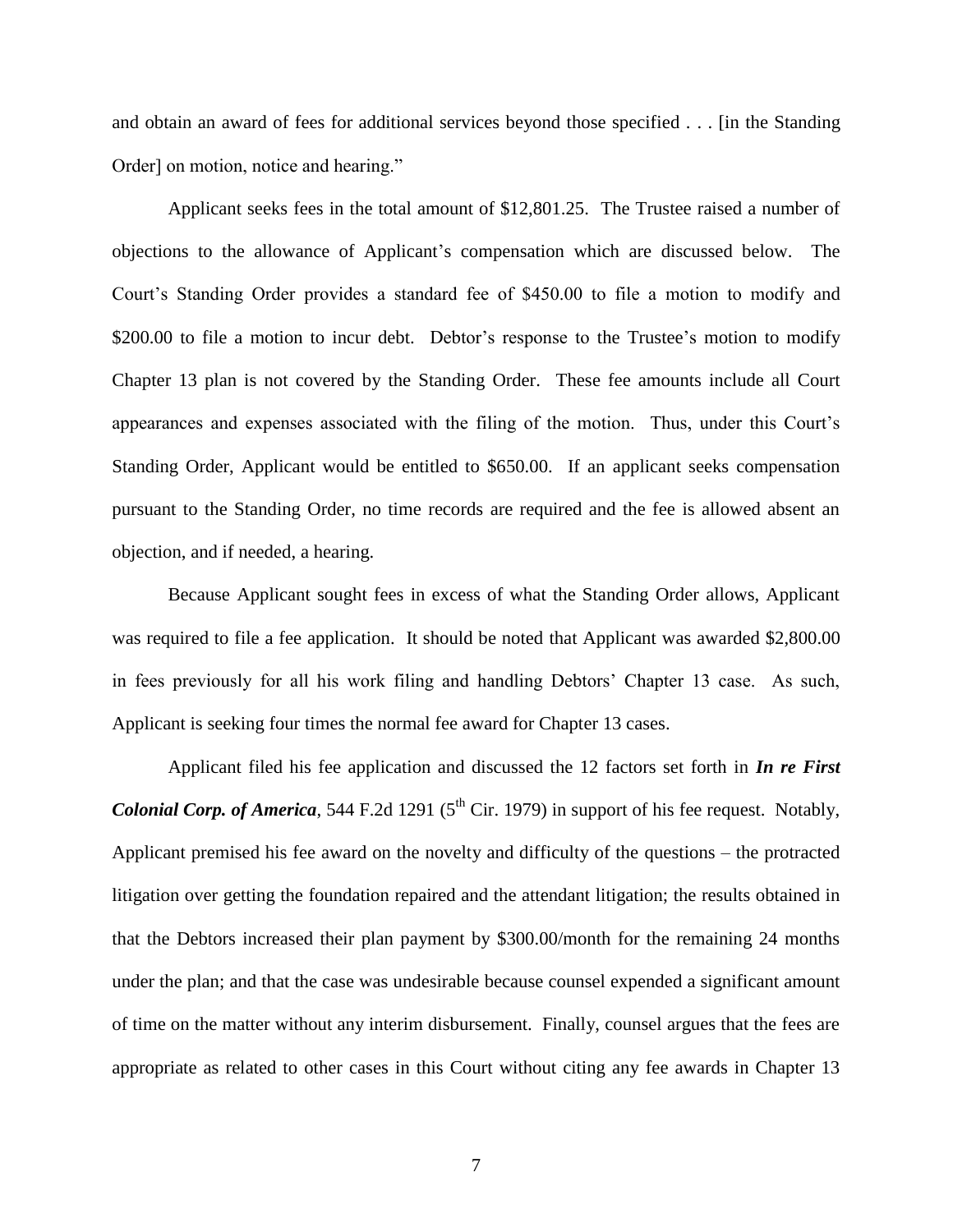cases of this magnitude. Applicant also provided a fee application summary for the work performed that indicated \$11,688.75 in fees (\$275.00/hour for Applicant and \$150/hour for legal assistant).

The Trustee filed her response to Applicant's request for additional attorney fees, arguing that pursuant to 11 U.S.C. §330(a)(3), the Court is directed to "consider the nature, the extent, and the value of" the legal services provided when determining the amount of reasonable compensation to award, taking into account "all relevant factors," including, but not limited to, "the time spent on such services, the rates charged for such services, and whether the services were necessary to the administration of, or beneficial at the time at which the services was rendered toward the completion of," the case. *See also In re Cahill*, 428 F.3d 536 (5th Cir. 2005). In addition, the Trustee argued that under 11 U.S.C. §330(a)(3)(D), the court should also consider whether the services were performed within a reasonable amount of time commensurate with the complexity, importance, and nature of the problem, issue, or task addressed.

The Trustee argued that there were duplicative time entries in which counsel bills for both his time and time spent by his legal assistant for the same task. The Trustee objected to excessive time entries included in the time records submitted by counsel in connection with the fee application. The Trustee objected to the time billed for preparation of the fee application, as the time charged is excessive.<sup>1</sup> Any compensation awarded for the preparation of a fee application shall be based on the level and skill reasonably required to prepare the application. 11 U.S.C. §330(a)(6). Finally, the Trustee argues that the Standing Order Relating to Attorney Fees in Chapter 13 Cases in the Austin Division sets the presumptively reasonable fee for the

 $\overline{a}$ 

<sup>&</sup>lt;sup>1</sup> Applicant billed 3.5 hours at \$275/hour and billed legal assistant time of 1.5 hours at \$150/hour for a total of \$1,112.50.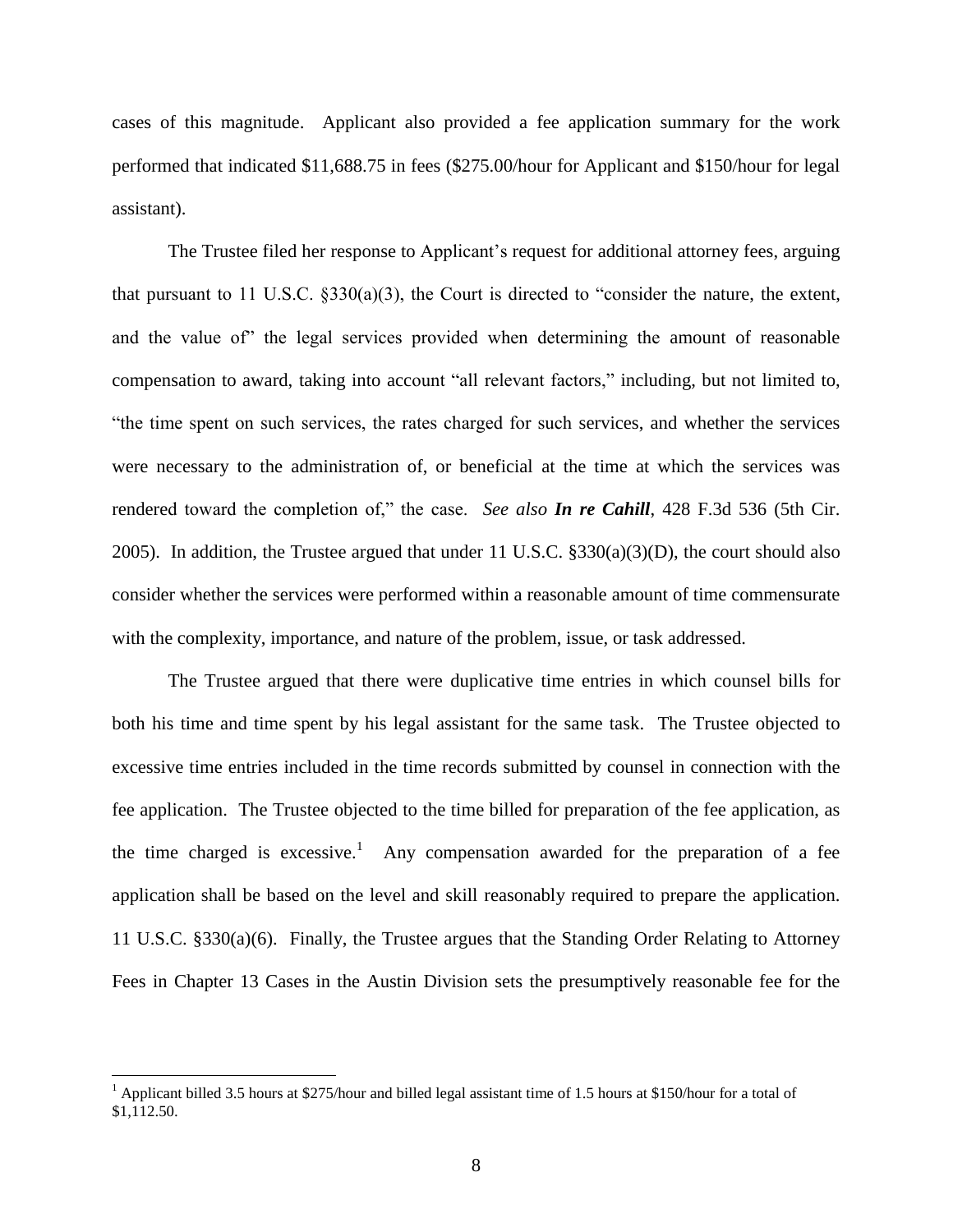post-confirmation services provided, and counsel has failed to demonstrate an entitlement to fees beyond the presumptively reasonable fee for this matter.

The Court finds that the allowance of the fee award in this matter must first start with the presumptive allowed fee award under the Court's Standing Order. Under the Court's Standing Order, consumer lawyers are instructed on presumptive fees and cautioned that fee awards in excess of the rates published in the Standing Order must withstand judicial scrutiny and bear some relationship to the results obtained and attorney time performed.

11 U.S.C. §330(a)(4)(B) provides that the court "may allow reasonable compensation to the debtor's attorney for representing the interests of the debtor in connection with the bankruptcy case based on a consideration of the benefit and necessity of such services to the debtor and the other factors set forth in this section."

[T]he services rendered must relate to a realistically obtainable goal. Counsel for a debtor or debtor in possession will not be compensated for time spent in preparation of a plan which has no realistic hope of confirmation. *See Rubner & Kutner, P.C. v. U.S. Trustee (In re Lederman Enterprises, Inc.),* 997 F.2d 1321, 1324 (10th Cir. 1993) (where inability of debtor to propose plan "should have been apparent to counsel from the commencement of the case," no compensation awarded); *accord, Keate v. Miller (In re Kohl),* 95 F.3d 713, 714-715 (8th Cir. 1996); *see also In re Saturley,* 131 B.R. 509, 521 (Bankr.D.Me.1991).

*In re Phillips*, 291 B.R. 72, 82 (Bankr. S.D. Tex. 2003).

The Trustee asserts that at the time of the filing of the Debtors' modification, the Debtors and his counsel had in hand the pay stubs showing that the Debtors' income had substantially increased since confirmation, and should have known that the proposed modification to lower plan payments was not appropriate. Moreover, once the Trustee's office pointed out to counsel the deficiencies in the proposal, further work on the initial proposal was futile and bordered on frivolous. This Court must conduct an independent review of the reasonableness of time charged and may make appropriate reductions. *In re Argento*, 282 B.R. 108 (Bankr. D. Mass. 2002).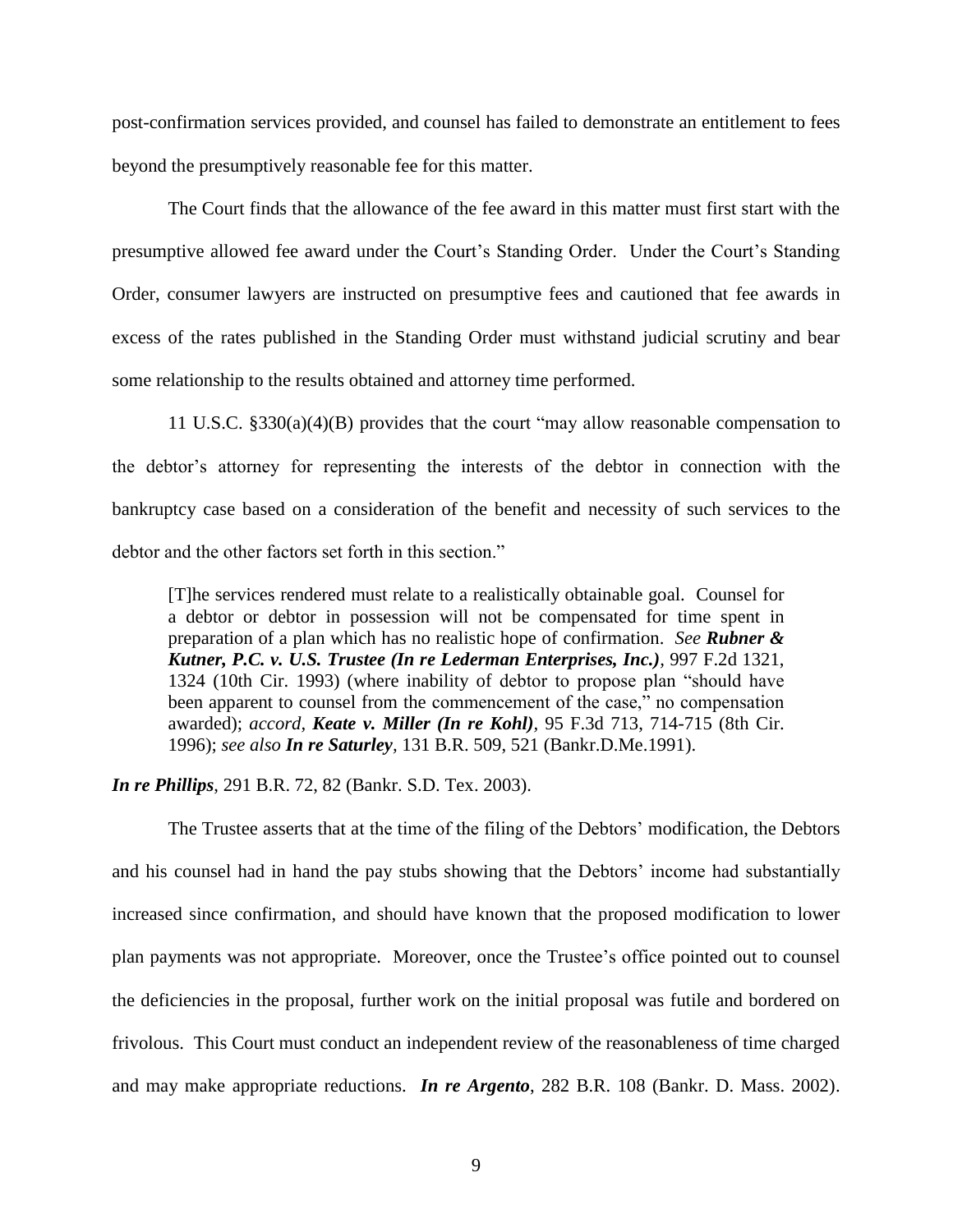(There were pleadings for which the court felt excessive time was billed "in light of the substance and length of those pleadings" and fees were reduced accordingly.)

The Court agrees with the Trustee that fees requested are excessive and unwarranted. As noted herein, the Standing Order establishes a presumptive fee award for filing a motion to modify plan and motion to incur debt. The fees sought here bear no relationship to the presumptive fee structure. Second, relying on the 12 factors under *First Colonial*, the Applicant does not meet his burden. Counsel is seeking fees in excess of \$12,000.00, where the results obtained (from Applicant's perspective), is that the base amount of the plan was increased \$7,200.00. As such, Applicant wishes to charge the estate nearly \$13,000.00 for increasing the plan base amount \$7,200.00. The results obtained do not meet the necessity of the fees expended. This also does not factor in the amount of debt incurred.

The Court agrees with Applicant that this case is undesirable in terms of the amount of time expended. That said, the Court agrees with the Trustee that the Applicant should have exercised appropriate billing judgment. *See Phillips*, 291 B.R. at 82. Here, where it became apparent early in the case that the Trustee was unwilling to agree to a plan modification, Applicant should have either had the matter heard by the Court or withdrawn the motions to modify. Prolonged attempts at attempting to work this matter out without Court intervention resulted in unduly burdening the estate with excessive administrative fees.

More importantly, given the exigent circumstances for the need of the foundation repairs, the matter should have been put before the Court much earlier. As a result, the Court has to examine the propriety of the fees sought against a matter that the Court never fully adjudicated and took over 11 months to resolve. Simply put, the matter should have been decided earlier without resorting to protracted discussions that ultimately had no beneficial effect on the estate.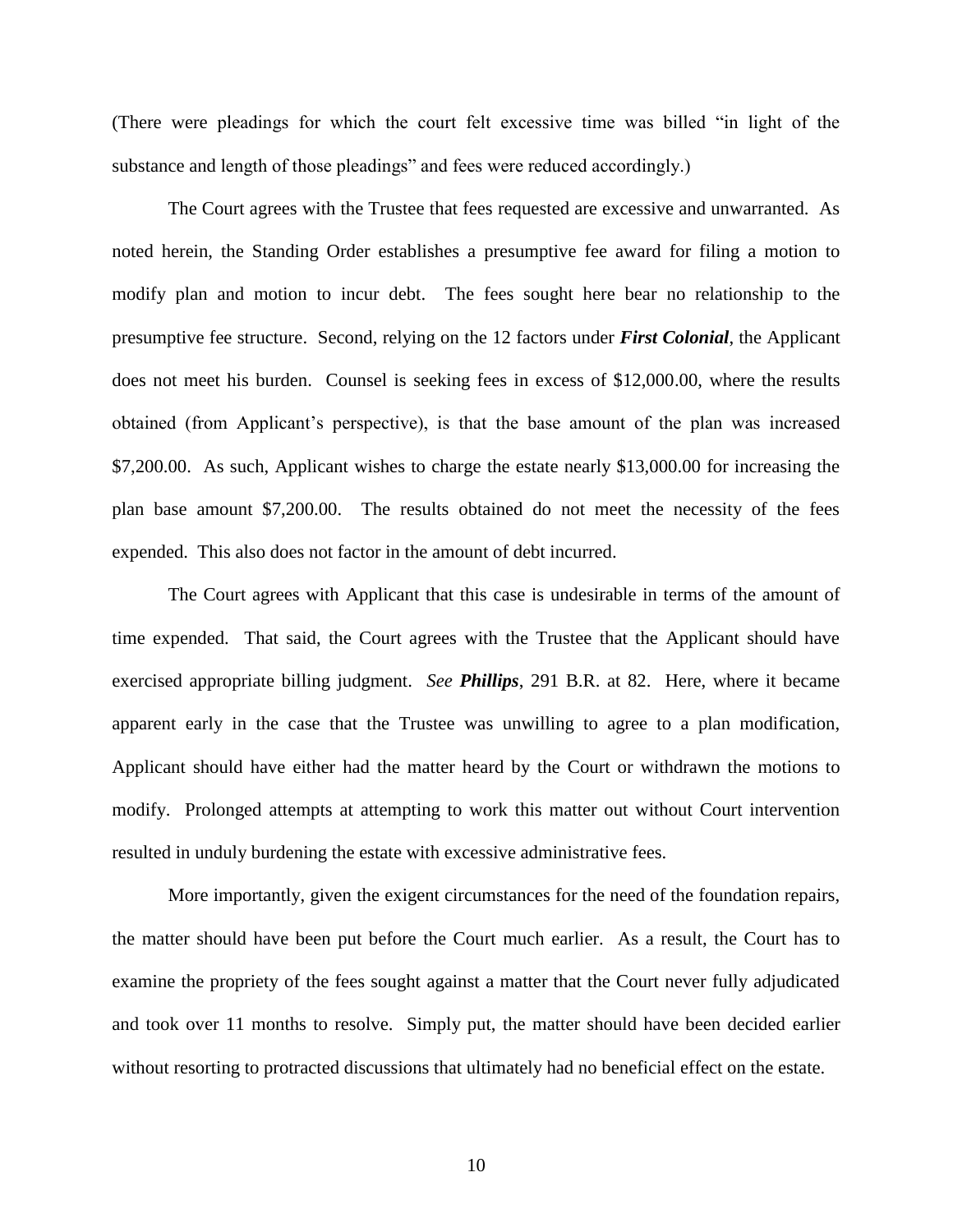The Court is mindful that it did conduct one "evidentiary" hearing on the Debtors' Amended Motion to Modify with Mrs. Aclin testifying. Mrs. Aclin could not provide any probative testimony regarding the Debtors' income and expenses and repeatedly had to state that only her husband knew about their finances. In fact, the evidence was so deficient that the Court could not make any findings regarding the necessity of the motion to modify, and instructed the Debtors' counsel that he had not met his burden. This alone should have told counsel that success on the underlying pleadings was problematic at best.

Applicant cites for this Court's consideration the decision of *In re King*, 350 B.R. 327 (Bankr. S.D. Tex. 2006). In *King*, the Court awarded post-confirmation fees of \$3,891.50 because the debtor repeatedly changed her mind regarding the foreclosure of her home, and whether she would agree to take appropriate measures to make payments on her arrears. Here, the Trustee consistently opposed the Debtors' request to modify the plan. As such, Debtors knew from the start that any motion to modify would be opposed. Further, the fact that the Debtors amended their schedules "I" and "J" three times suggests that the Debtors had difficulty in accurately detailing their income and expenses.

The Court finds that Applicant should be allowed the Standing Order amounts of \$450.00 for filing the motions to modify and \$200.00 for filing the motion to incur debt. In addition, the Court, after reviewing Applicant's timesheets, finds that Applicant should be awarded \$450.00 for responding to the Trustee's Motion to Modify and 1.0 hours (\$275/hour) for preparing and litigating his Application. All told, Applicant is entitled to additional fees of \$1,175.00. The Applicant, while billing for time in excess of what the Court has allowed, has not met his burden in showing that the requested fees of \$12,801.25 provided a benefit to the estate that can be measured against any net increases to the base amount to the Plan. Further, Applicant's efforts